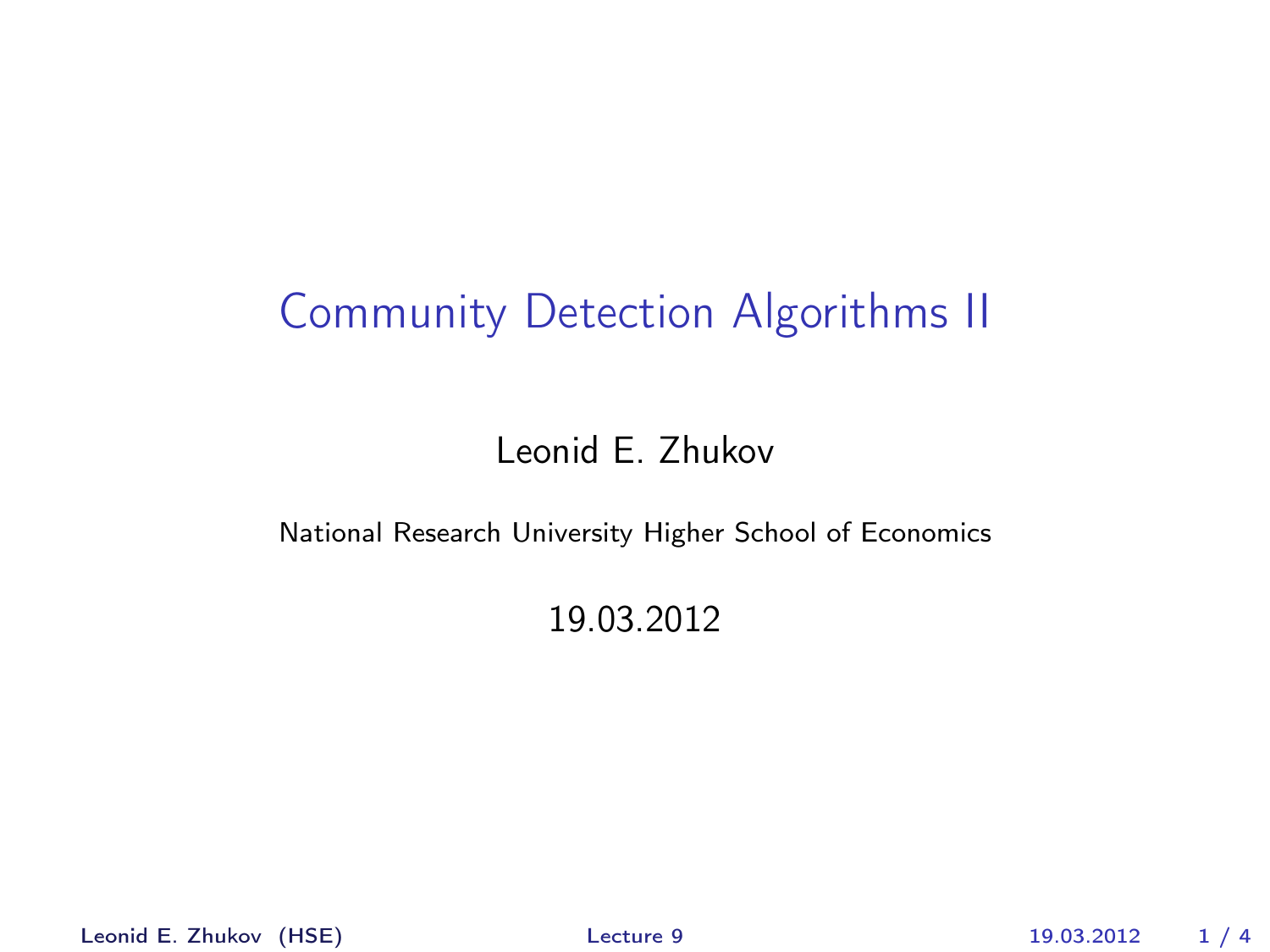Community Detection Algorithms

Randomized Min-Cut (Karger, 1993)

Algorithm: Randomized Min-Cut

```
Data: graph G(V, E)
```
Result: min-cut

repeat

choose and edge at random;

contract its endpoints;

until two vertices remain ;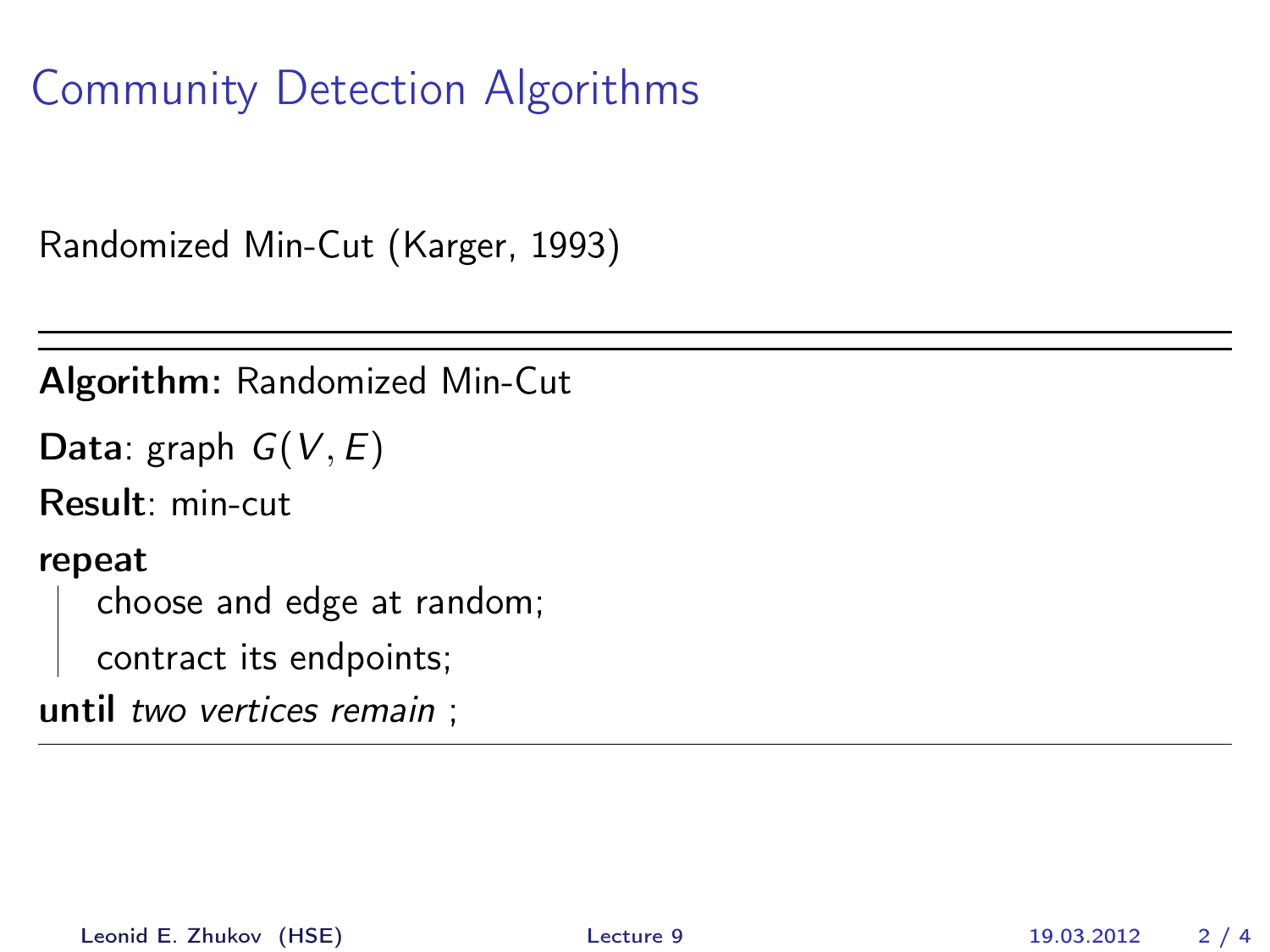## Community Detection Algorithms

Let min(*cut*) = k, then every node degree  $k_i \geq k$ , edges in graph  $m \geq \frac{nk}{2}$ 2 Let  $E_i$  event that on *i*-th step selected edge is *not* in min cut.

$$
P(E_1) \geq 1 - \frac{k}{m} = 1 - \frac{2}{n}
$$
  

$$
P(E_2|E_1) \geq 1 - \frac{2}{n-1}
$$
  

$$
P(E_i|E_1 \cup E_2 \cup ...E_{i-1}) \geq 1 - \frac{2}{n-i+1}
$$

$$
P(E_1 \cup .. E_{n-2}) \ge \prod_{i=1}^{n-2} \frac{n-i-1}{n-i+1} = \frac{2}{n(n-1)}
$$

probability of *not* finding min cut after  $n^2/2$  independent runs:

$$
P(\text{error}) \le \left(1 - \frac{2}{n(n-1)}\right)^{n^2/2} \sim \frac{1}{e}
$$

Leonid E. Zhukov (HSE) [Lecture 9](#page-0-0) 19.03.2012 3 / 4